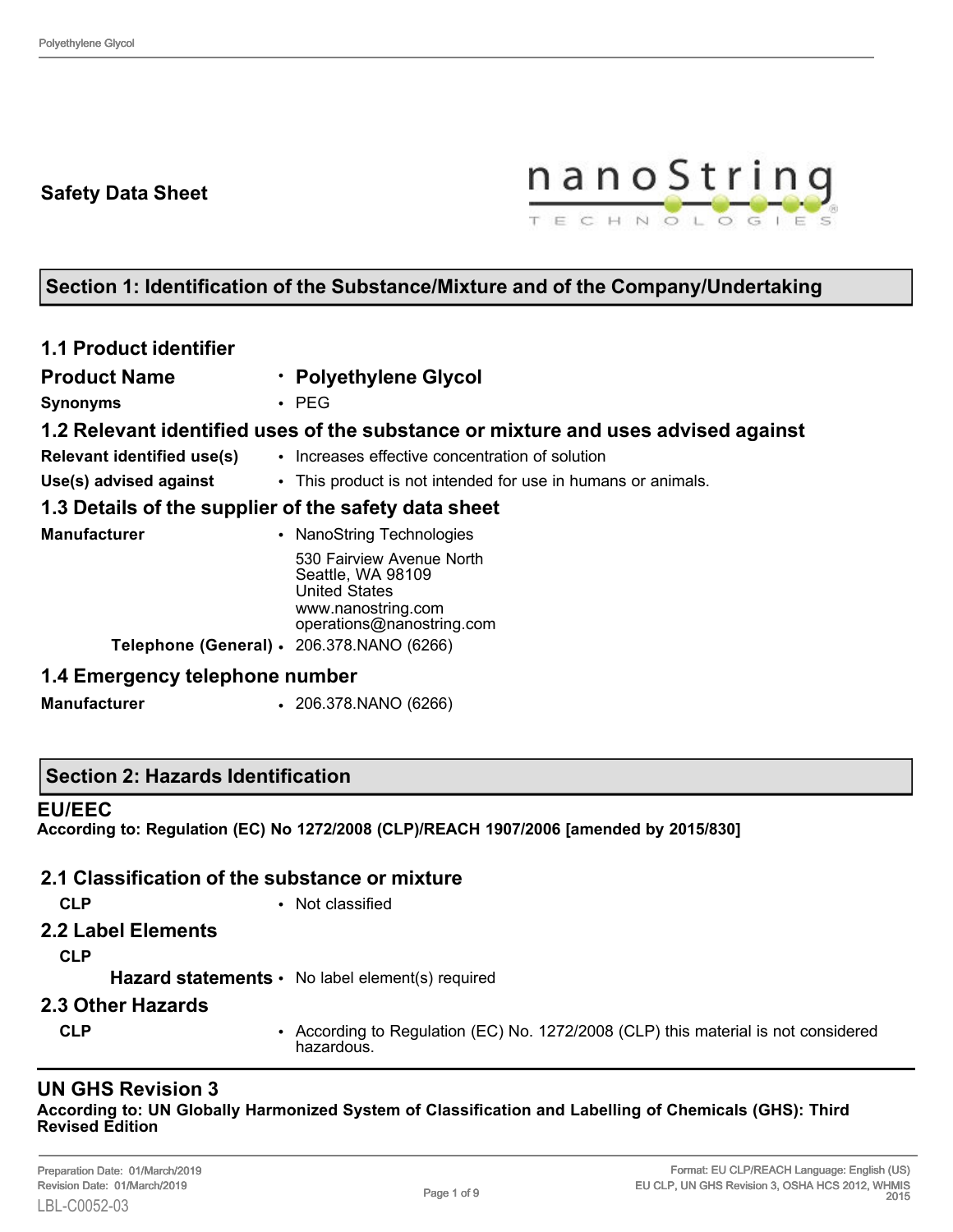| 2.1 Classification of the substance or mixture                       |                                                                                                                                             |  |  |  |
|----------------------------------------------------------------------|---------------------------------------------------------------------------------------------------------------------------------------------|--|--|--|
| <b>UN GHS</b><br>• Not classified                                    |                                                                                                                                             |  |  |  |
| 2.2 Label elements                                                   |                                                                                                                                             |  |  |  |
| <b>UN GHS</b>                                                        |                                                                                                                                             |  |  |  |
| Hazard statements · No label element(s) required                     |                                                                                                                                             |  |  |  |
| <b>Precautionary statements</b>                                      |                                                                                                                                             |  |  |  |
| 2.3 Other hazards                                                    |                                                                                                                                             |  |  |  |
| <b>UN GHS</b>                                                        | • According to the Globally Harmonized System for Classification and Labeling (GHS)<br>this product is not considered hazardous             |  |  |  |
| <b>United States (US)</b><br>According to: OSHA 29 CFR 1910.1200 HCS |                                                                                                                                             |  |  |  |
| 2.1 Classification of the substance or mixture                       |                                                                                                                                             |  |  |  |
| <b>OSHA HCS 2012</b><br>• Not classified                             |                                                                                                                                             |  |  |  |
| 2.2 Label elements                                                   |                                                                                                                                             |  |  |  |
| <b>OSHA HCS 2012</b>                                                 | Hazard statements · No label element(s) required                                                                                            |  |  |  |
| 2.3 Other hazards                                                    |                                                                                                                                             |  |  |  |
| <b>OSHA HCS 2012</b>                                                 | • This product is not considered hazardous under the U.S. OSHA 29 CFR 1910.1200<br><b>Hazard Communication Standard</b>                     |  |  |  |
| Canada<br><b>According to: WHMIS 2015</b>                            |                                                                                                                                             |  |  |  |
| 2.1 Classification of the substance or mixture                       |                                                                                                                                             |  |  |  |
| <b>WHMIS 2015</b>                                                    | • Not classified                                                                                                                            |  |  |  |
| 2.2 Label elements                                                   |                                                                                                                                             |  |  |  |
| <b>WHMIS 2015</b>                                                    |                                                                                                                                             |  |  |  |
|                                                                      | <b>Hazard statements •</b> No label element(s) required                                                                                     |  |  |  |
| <b>Precautionary statements</b>                                      |                                                                                                                                             |  |  |  |
| 2.3 Other hazards                                                    |                                                                                                                                             |  |  |  |
| <b>WHMIS 2015</b>                                                    | • In Canada, the product mentioned above is not considered hazardous under the<br>Workplace Hazardous Materials Information System (WHMIS). |  |  |  |

# **Section 3 - Composition/Information on Ingredients**

#### **3.1 Substances**

• Material does not meet the criteria of a substance.

## **3.2 Mixtures**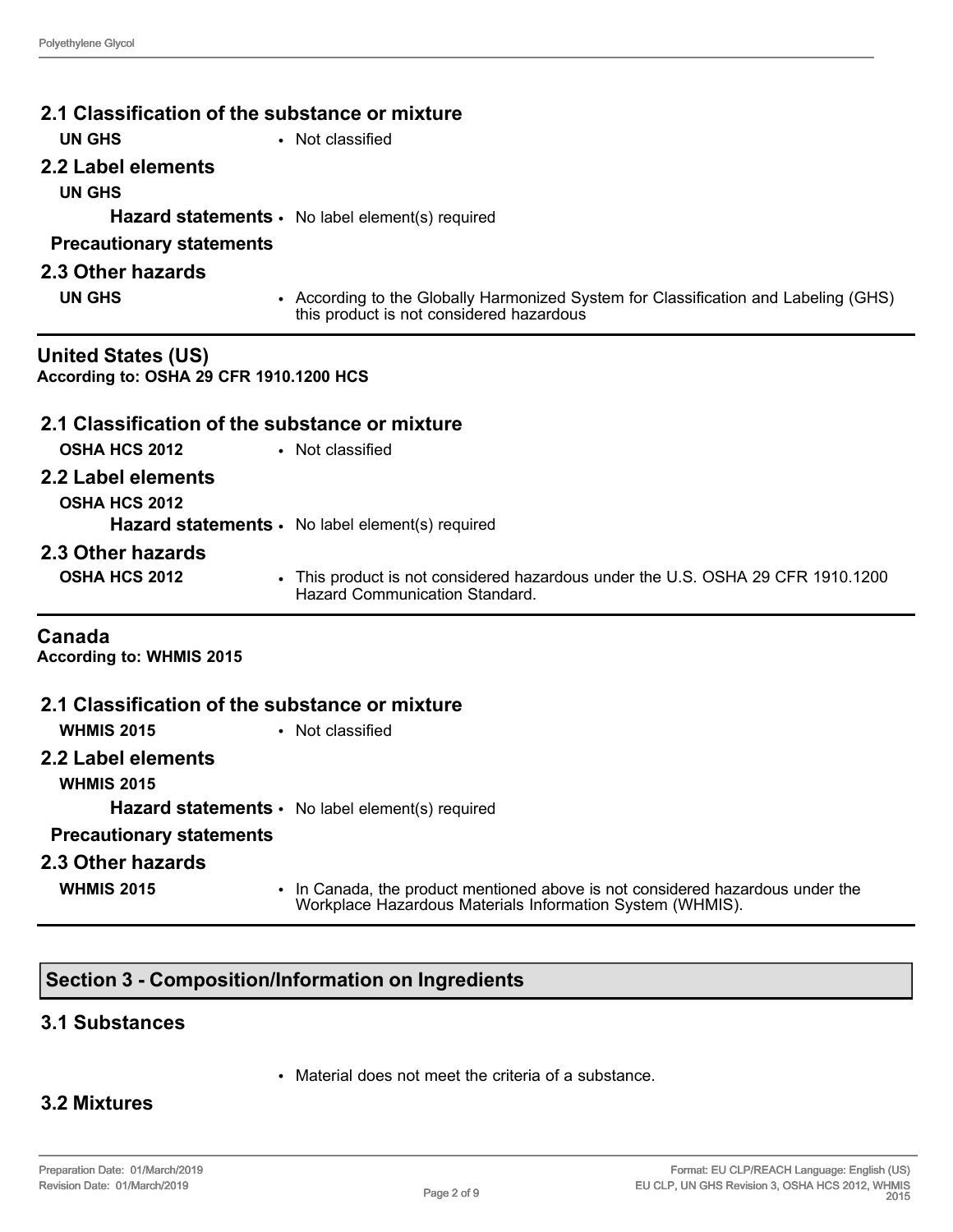| <b>Composition</b>                                                                   |               |               |                                                                        |                                                                                                                                                                                                   |            |
|--------------------------------------------------------------------------------------|---------------|---------------|------------------------------------------------------------------------|---------------------------------------------------------------------------------------------------------------------------------------------------------------------------------------------------|------------|
| <b>Chemical</b><br>$\frac{0}{0}$<br><b>Identifiers</b><br>LD50/LC50<br><b>I</b> Name |               |               | <b>Classifications According to</b><br><b>Regulation/Directive</b>     | <b>Comments</b>                                                                                                                                                                                   |            |
| Component A                                                                          | CAS:25322-68- | $\leq$<br>50% | Ingestion/Oral-Rat LD50 • 600<br>mg/kg<br>Skin-Rabbit LD50 • >20 mL/kg | EU CLP: Skin Irrit. 2, H315; Eye Irrit. 2, H319<br>UN GHS Revision 3: Skin Irrit. 2; Eye Irrit. 2<br><b>OSHA HCS 2012:</b> Skin Irrit. 2; Eye Irrit. 2<br>WHMIS 2015: Skin Irrit. 2; Eye Irrit. 2 | <b>NDA</b> |

*See Section 16 for full text of H-statements.* 

#### **Section 4 - First Aid Measures**

## **4.1 Description of first aid measures**

| <b>Inhalation</b>         | • Move victim to fresh air. Administer oxygen if breathing is difficult. Give artificial<br>respiration if victim is not breathing.                                            |
|---------------------------|--------------------------------------------------------------------------------------------------------------------------------------------------------------------------------|
| <b>Skin</b>               | . In case of contact with substance, immediately flush skin with running water for at<br>least 20 minutes.                                                                     |
| <b>Eye</b>                | • In case of contact with substance, immediately flush eyes with running water for at<br>least 20 minutes.                                                                     |
| Ingestion                 | • If swallowed, rinse mouth with water (only if the person is conscious) If large quantities<br>are swallowed, call a physician immediately.                                   |
|                           | 4.2 Most important symptoms and effects, both acute and delayed                                                                                                                |
|                           | • Refer to Section 11 - Toxicological Information.                                                                                                                             |
|                           | 4.3 Indication of any immediate medical attention and special treatment needed                                                                                                 |
| <b>Notes to Physician</b> | • All treatments should be based on observed signs and symptoms of distress in the<br>patient. Consideration should be given to the possibility that overexposure to materials |

other than this product may have occurred.

#### **Section 5 - Firefighting Measures**

#### **5.1 Extinguishing media**

|                                                | <b>Suitable Extinguishing Media .</b> LARGE FIRE: Water spray, fog or regular foam.<br>SMALL FIRES: Dry chemical, CO2, water spray or regular foam. |                                                                                                                                                                                                                                                                                                                                 |  |  |
|------------------------------------------------|-----------------------------------------------------------------------------------------------------------------------------------------------------|---------------------------------------------------------------------------------------------------------------------------------------------------------------------------------------------------------------------------------------------------------------------------------------------------------------------------------|--|--|
| <b>Unsuitable Extinguishing</b><br>Media       |                                                                                                                                                     | • No data available.                                                                                                                                                                                                                                                                                                            |  |  |
|                                                |                                                                                                                                                     | 5.2 Special hazards arising from the substance or mixture                                                                                                                                                                                                                                                                       |  |  |
| <b>Hazards</b>                                 |                                                                                                                                                     | <b>Unusual Fire and Explosion</b> . Some may burn but none ignite readily.                                                                                                                                                                                                                                                      |  |  |
| <b>Hazardous Combustion</b><br><b>Products</b> |                                                                                                                                                     | • No data available.                                                                                                                                                                                                                                                                                                            |  |  |
| 5.3 Advice for firefighters                    |                                                                                                                                                     |                                                                                                                                                                                                                                                                                                                                 |  |  |
|                                                |                                                                                                                                                     | • Move containers from fire area if you can do it without risk.<br>Wear positive pressure self-contained breathing apparatus (SCBA).<br>Structural firefighters' protective clothing provides limited protection in fire situations<br>ONLY; it is not effective in spill situations where direct contact with the substance is |  |  |

possible. Wear chemical protective clothing that is specifically recommended by the manufacturer. It may provide little or no thermal protection.

# **Section 6 - Accidental Release Measures**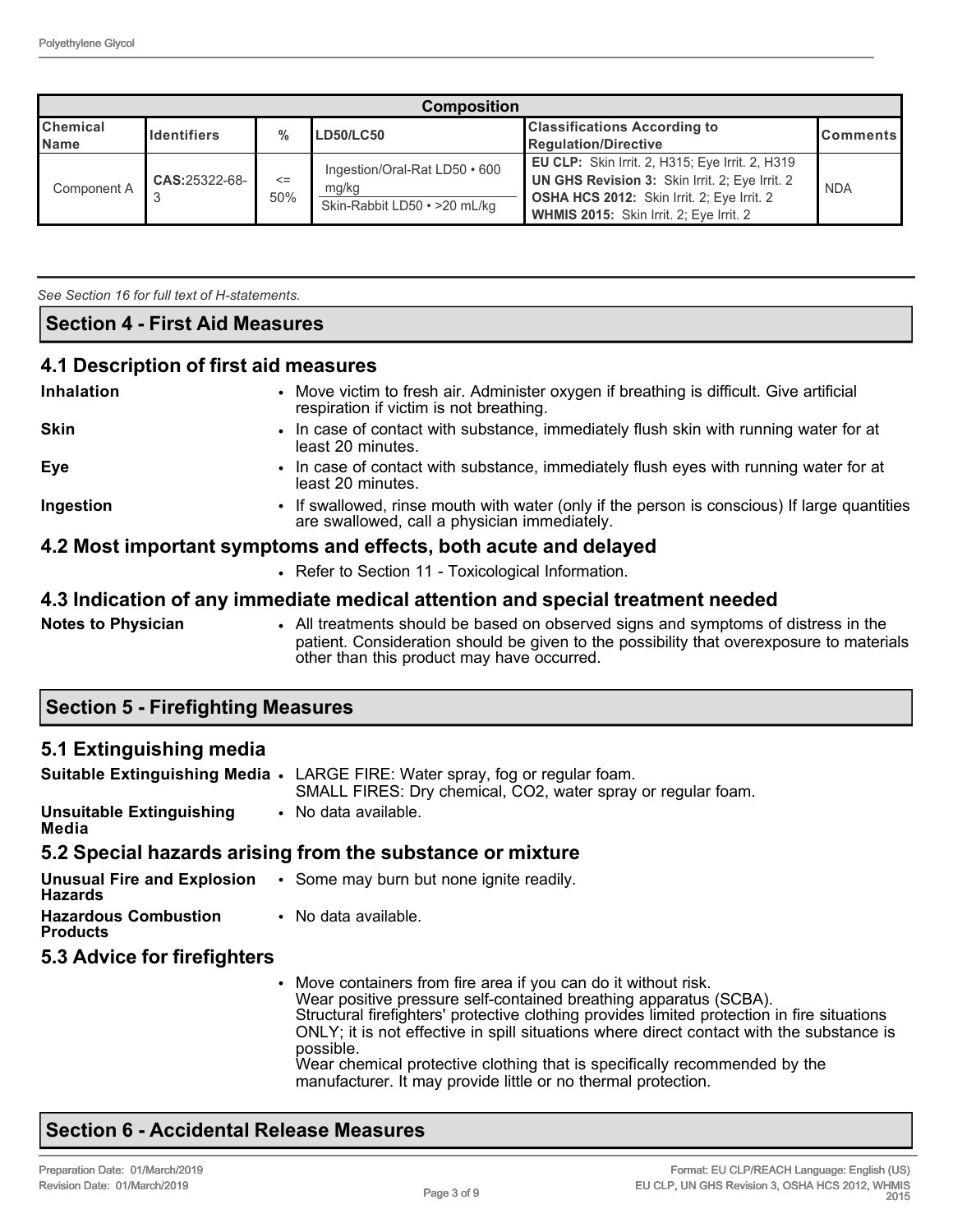|                                         | 6.1 Personal precautions, protective equipment and emergency procedures                                                                                                                                                                        |  |  |
|-----------------------------------------|------------------------------------------------------------------------------------------------------------------------------------------------------------------------------------------------------------------------------------------------|--|--|
| <b>Personal Precautions</b>             | • Ventilate enclosed areas. Do not walk through spilled material. Use appropriate<br>Personal Protective Equipment (PPE)                                                                                                                       |  |  |
| <b>Emergency Procedures</b>             | • Keep unauthorized personnel away. Stay upwind.                                                                                                                                                                                               |  |  |
| <b>6.2 Environmental precautions</b>    |                                                                                                                                                                                                                                                |  |  |
|                                         | • Avoid run off to waterways and sewers.                                                                                                                                                                                                       |  |  |
|                                         | 6.3 Methods and material for containment and cleaning up                                                                                                                                                                                       |  |  |
| Containment/Clean-up<br><b>Measures</b> | • Stop leak if you can do it without risk.<br>SMALL SPILLS: Take up with sand or other non-combustible absorbent material and<br>place into containers for later disposal.<br>LARGE SPILLS: Dike far ahead of liquid spill for later disposal. |  |  |
| 6.4 Reference to other sections         |                                                                                                                                                                                                                                                |  |  |
|                                         | • Refer to Section 8 - Exposure Controls/Personal Protection and Section 13 - Disposal<br>Considerations.                                                                                                                                      |  |  |
| <b>Section 7 - Handling and Storage</b> |                                                                                                                                                                                                                                                |  |  |
| 7.1 Precautions for safe handling       |                                                                                                                                                                                                                                                |  |  |
| <b>Handling</b>                         | • Handle in accordance with good industrial hygiene and safety practice. Wear<br>recommended Personal Protective Equipment when handling.                                                                                                      |  |  |
|                                         | 7.2 Conditions for safe storage, including any incompatibilities                                                                                                                                                                               |  |  |
| <b>Storage</b>                          | • Keep container tightly closed and store at recommended temperature.                                                                                                                                                                          |  |  |
| 7.3 Specific end use(s)                 |                                                                                                                                                                                                                                                |  |  |
|                                         | • Refer to Section 1.2 - Relevant identified uses.                                                                                                                                                                                             |  |  |

# **Section 8 - Exposure Controls/Personal Protection**

| 8.1 Control parameters<br><b>Exposure Limits/Guidelines</b>             | • No applicable exposure limits available for product or components.                                                                                                                                                                                                                                                                                                    |
|-------------------------------------------------------------------------|-------------------------------------------------------------------------------------------------------------------------------------------------------------------------------------------------------------------------------------------------------------------------------------------------------------------------------------------------------------------------|
| 8.2 Exposure controls<br><b>Engineering</b><br><b>Measures/Controls</b> | • Good general ventilation should be used. Ventilation rates should be matched to<br>conditions. If applicable, use process enclosures, local exhaust ventilation, or other<br>engineering controls to maintain airborne levels below recommended exposure limits.<br>If exposure limits have not been established, maintain airborne levels to an acceptable<br>level. |
| <b>Personal Protective Equipment</b>                                    |                                                                                                                                                                                                                                                                                                                                                                         |
| <b>Respiratory</b>                                                      | . In case of insufficient ventilation, wear suitable respiratory equipment.                                                                                                                                                                                                                                                                                             |
| Eye/Face                                                                | • Wear protective eyewear (goggles, face shield, or safety glasses).                                                                                                                                                                                                                                                                                                    |
| <b>Skin/Body</b>                                                        | • Wear appropriate gloves.                                                                                                                                                                                                                                                                                                                                              |
| <b>Environmental Exposure</b><br>Controls                               | • Follow best practice for site management and disposal of waste.                                                                                                                                                                                                                                                                                                       |

# **Section 9 - Physical and Chemical Properties**

# **9.1 Information on Basic Physical and Chemical Properties**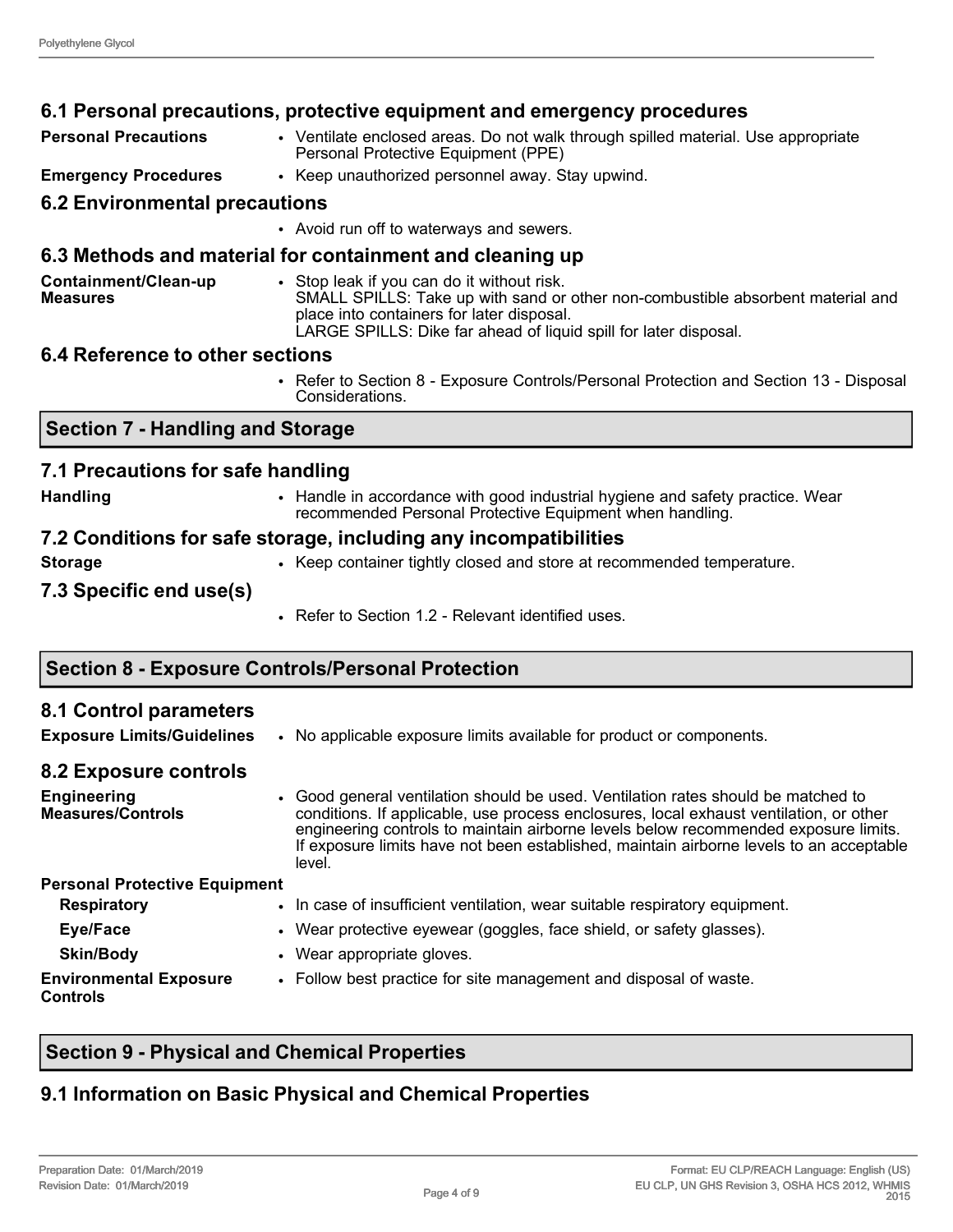| <b>Material Description</b>                      |              |                              |               |  |
|--------------------------------------------------|--------------|------------------------------|---------------|--|
| Physical Form                                    | Liquid       | Appearance/Description       | Clear liquid. |  |
| Color                                            | Clear        | Odor                         | Data lacking  |  |
| <b>Odor Threshold</b>                            | Data lacking |                              |               |  |
| <b>General Properties</b>                        |              |                              |               |  |
| <b>Boiling Point</b>                             | Data lacking | Melting Point/Freezing Point | Data lacking  |  |
| <b>Decomposition Temperature</b>                 | Data lacking | pH                           | Data lacking  |  |
| Specific Gravity/Relative Density                | Data lacking | <b>Water Solubility</b>      | Soluble 100 % |  |
| Viscosity                                        | Data lacking | <b>Explosive Properties</b>  | Data lacking  |  |
| Oxidizing Properties:                            | Data lacking |                              |               |  |
| <b>Volatility</b>                                |              |                              |               |  |
| Vapor Pressure                                   | Data lacking | <b>Vapor Density</b>         | Data lacking  |  |
| <b>Evaporation Rate</b>                          | Data lacking |                              |               |  |
| Flammability                                     |              |                              |               |  |
| <b>Flash Point</b>                               | Data lacking | UEL                          | Data lacking  |  |
| LEL                                              | Data lacking | Autoignition                 | Data lacking  |  |
| Flammability (solid, gas)                        | Data lacking |                              |               |  |
| Environmental                                    |              |                              |               |  |
| Octanol/Water Partition coefficient Data lacking |              |                              |               |  |

## **9.2 Other Information**

• No additional physical and chemical parameters noted.

## **Section 10: Stability and Reactivity**

#### **10.1 Reactivity**

• No dangerous reaction known under conditions of normal use.

#### **10.2 Chemical stability**

• Stable

#### **10.3 Possibility of hazardous reactions**

• Hazardous polymerization will not occur.

## **10.4 Conditions to avoid**

• Incompatible materials.

#### **10.5 Incompatible materials**

• Strong oxidizing agents.

#### **10.6 Hazardous decomposition products**

• Thermal decomposition can lead to release of irritating and toxic gases and vapors. Carbon oxides.

## **Section 11 - Toxicological Information**

#### **11.1 Information on toxicological effects**

| Components                        |            |                                                                                                                                                       |  |
|-----------------------------------|------------|-------------------------------------------------------------------------------------------------------------------------------------------------------|--|
| Component A $\left(<=50\%\right)$ | 25322-68-3 | Acute Toxicity: Skin-Rabbit LD50 · >20 g/kg;<br><b>Irritation:</b> Eye-Rabbit • 500 mg • Mild irritation; Skin-Rabbit • 500 mg-Open • Mild irritation |  |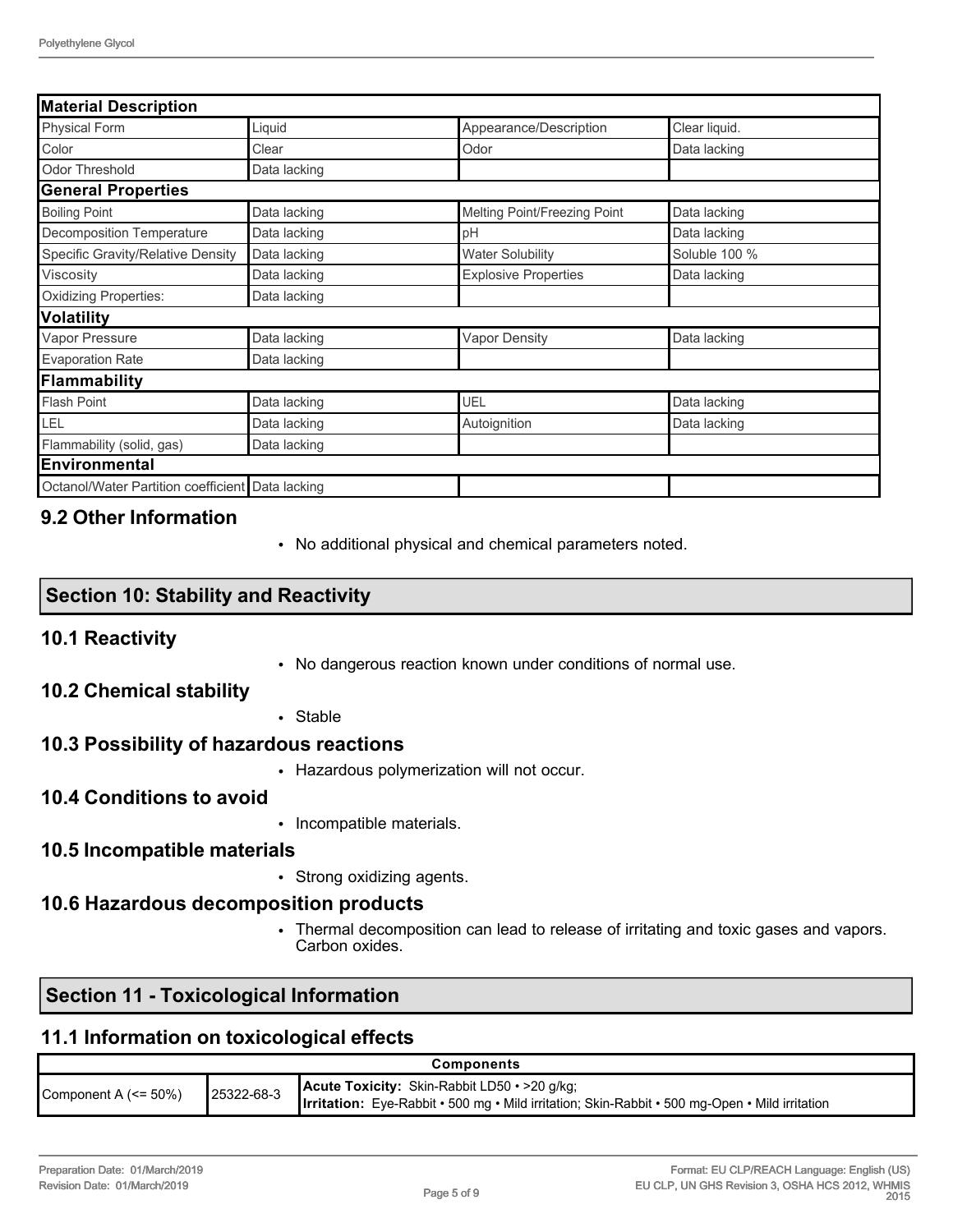| <b>GHS Properties</b>            | <b>Classification</b>                                                                                                |
|----------------------------------|----------------------------------------------------------------------------------------------------------------------|
| <b>Acute toxicity</b>            | EU/CLP . Data lacking<br>UN GHS 3 . Data lacking<br>OSHA HCS 2012 · Data lacking<br>WHMIS 2015 . Data lacking        |
| <b>Skin corrosion/Irritation</b> | EU/CLP · Data lacking<br>UN GHS 3 · Data lacking<br>OSHA HCS 2012 · Data lacking<br>WHMIS 2015 . Data lacking        |
| Serious eye damage/Irritation    | EU/CLP · Data lacking<br>UN GHS 3 . Data lacking<br>OSHA HCS 2012 . Data lacking<br>WHMIS 2015 . Data lacking        |
| <b>Skin sensitization</b>        | EU/CLP · Data lacking<br>UN GHS 3 . Data lacking<br>OSHA HCS 2012 . Data lacking<br>WHMIS 2015 . Data lacking        |
| <b>Respiratory sensitization</b> | EU/CLP · Data lacking<br>UN GHS 3 · Data lacking<br>OSHA HCS 2012 · Data lacking<br>WHMIS 2015 . Data lacking        |
| <b>Aspiration Hazard</b>         | EU/CLP · Data lacking<br>UN GHS 3 · Data lacking<br>OSHA HCS 2012 . Data lacking<br>WHMIS 2015 . Data lacking        |
| Carcinogenicity                  | EU/CLP · Data lacking<br>UN GHS 3 . Data lacking<br>OSHA HCS 2012 . Data lacking<br>WHMIS 2015 . Data lacking        |
| <b>Germ Cell Mutagenicity</b>    | EU/CLP · Data lacking<br>UN GHS 3 . Data lacking<br><b>OSHA HCS 2012 • Data lacking</b><br>WHMIS 2015 . Data lacking |
| <b>Toxicity for Reproduction</b> | EU/CLP . Data lacking<br>UN GHS 3 . Data lacking<br>OSHA HCS 2012 . Data lacking<br>WHMIS 2015 . Data lacking        |
| <b>STOT-SE</b>                   | EU/CLP · Data lacking<br>UN GHS 3 . Data lacking<br>OSHA HCS 2012 . Data lacking<br>WHMIS 2015 . Data lacking        |
| <b>STOT-RE</b>                   | EU/CLP · Data lacking<br>UN GHS 3 · Data lacking<br>OSHA HCS 2012 . Data lacking<br>WHMIS 2015 . Data lacking        |

# **Potential Health Effects**

## **Inhalation**

**Acute (Immediate)** • Under normal conditions of use, no health effects are expected.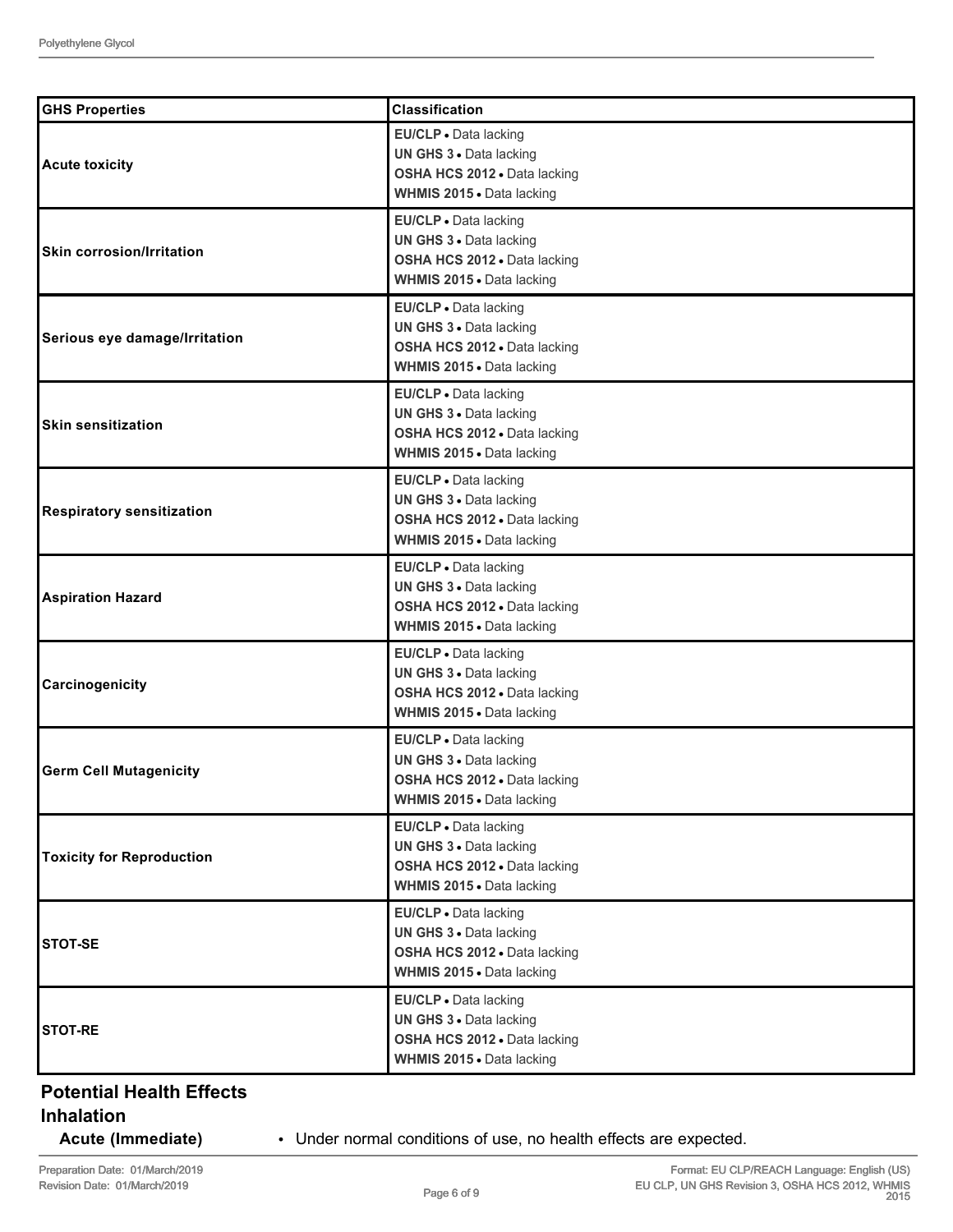| <b>Chronic (Delayed)</b>      |  |
|-------------------------------|--|
| Skin                          |  |
| Acute (Immediate)             |  |
| <b>Chronic (Delayed)</b>      |  |
| <b>Eye</b>                    |  |
| Acute (Immediate)             |  |
| <b>Chronic (Delayed)</b>      |  |
| Ingestion                     |  |
| Acute (Immediate)             |  |
| <b>Chronic (Delayed)</b>      |  |
| معرمنا فمنبره وماواه لمقترمها |  |

**Key to abbreviations** LD = Lethal Dose

**Chronic (Delayed)** • No data available.

- Under normal conditions of use, no health effects are expected.
- **Chronic (Delayed)** No data available.
- Under normal conditions of use, no health effects are expected.
- No data available.
- Under normal conditions of use, no health effects are expected.
- **Chronic (Delayed)** No data available.

## **Section 12 - Ecological Information**

## **12.1 Toxicity**

• Material data lacking.

## **12.2 Persistence and degradability**

• Material data lacking.

#### **12.3 Bioaccumulative potential**

- Material data lacking.
- **12.4 Mobility in Soil**
- Material data lacking.

## **12.5 Results of PBT and vPvB assessment**

• No PBT and vPvB assessment has been conducted.

## **12.6 Other adverse effects**

• No studies have been found.

## **Section 13 - Disposal Considerations**

#### **13.1 Waste treatment methods**

- 
- **Product waste** Dispose of content and/or container in accordance with local, regional, national, and/or international regulations.
- 
- **Packaging waste Dispose of content and/or container in accordance with local, regional, national, and/or** international regulations.

## **Section 14 - Transport Information**

|              | <b>14.1 UN</b><br>number | 14.2 UN proper<br>shipping name | 14.3 Transport hazard<br>class(es) | 14.4 Packing<br>group | <b>14.5 Environmental</b><br>hazards |
|--------------|--------------------------|---------------------------------|------------------------------------|-----------------------|--------------------------------------|
| <b>I</b> DOT | Not Applicable           | Not Regulated                   | Not Applicable                     | Not Applicable        | <b>NDA</b>                           |
| <b>TDG</b>   | Not Applicable           | Not Regulated                   | Not Applicable                     | Not Applicable        | <b>NDA</b>                           |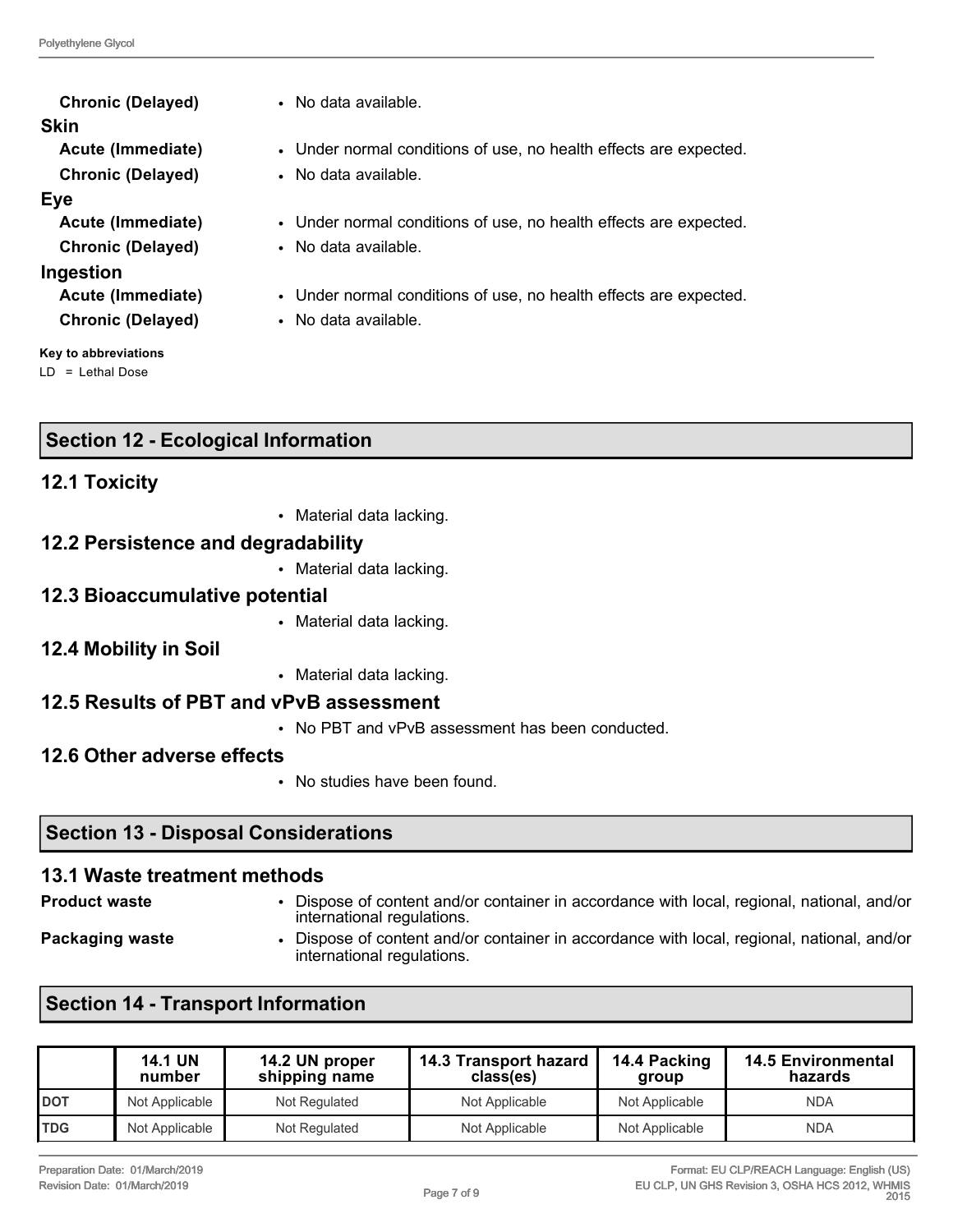| <b>IMO/IMDG</b>                                    | Not Applicable | Not Regulated   | Not Applicable | Not Applicable | <b>NDA</b> |
|----------------------------------------------------|----------------|-----------------|----------------|----------------|------------|
| <b>IATA/ICAO</b>                                   | Not Applicable | Not Regulated   | Not Applicable | Not Applicable | <b>NDA</b> |
| 14.6 Special precautions for<br>user               |                | None specified. |                |                |            |
| 14.7 Transport in bulk<br>according to Annex II of |                | Data lacking.   |                |                |            |

**Marpol and the IBC Code**

# **Section 15 - Regulatory Information**

## **15.1 Safety, health and environmental regulations/legislation specific for the substance or mixture**

| <b>State Right To Know</b> |            |    |    |           |
|----------------------------|------------|----|----|-----------|
| Component                  | <b>CAS</b> | МA | NJ | <b>D/</b> |
| Component A                | 25322-68-3 | No | No | No        |

| Inventory   |            |                   |                    |                  |                     |             |
|-------------|------------|-------------------|--------------------|------------------|---------------------|-------------|
| Component   | <b>CAS</b> | <b>Canada DSL</b> | <b>Canada NDSL</b> | <b>EU EINECS</b> | <b>ELNICS</b><br>EU | <b>TSCA</b> |
| Component A | 25322-68-3 | Yes               | No                 | No               | No                  | Yes         |

## **Canada**

| ⊺Labor<br>Canada - WHMIS 1988 - Classifications of Substances<br>• Component A | 25322-68-3 | Not Listed |
|--------------------------------------------------------------------------------|------------|------------|
| Canada - WHMIS 1988 - Ingredient Disclosure List<br>• Component A              | 25322-68-3 | Not Listed |
| ⊤Environment<br>Canada - CEPA - Priority Substances List<br>• Component A      | 25322-68-3 | Not Listed |

## **United States**

| ⊦Labor                                                                                             |            |            |
|----------------------------------------------------------------------------------------------------|------------|------------|
| U.S. - OSHA - Process Safety Management - Highly Hazardous Chemicals<br>• Component A              | 25322-68-3 | Not Listed |
| U.S. - OSHA - Specifically Regulated Chemicals<br>• Component A                                    | 25322-68-3 | Not Listed |
|                                                                                                    |            |            |
| <b>⊦Environment</b><br>U.S. - CAA (Clean Air Act) - 1990 Hazardous Air Pollutants<br>• Component A | 25322-68-3 | Not Listed |
| U.S. - CERCLA/SARA - Hazardous Substances and their Reportable Quantities<br>• Component A         | 25322-68-3 | Not Listed |
| U.S. - CERCLA/SARA - Radionuclides and Their Reportable Quantities<br>• Component A                | 25322-68-3 | Not Listed |
| U.S. - CERCLA/SARA - Section 302 Extremely Hazardous Substances EPCRA RQs                          |            |            |